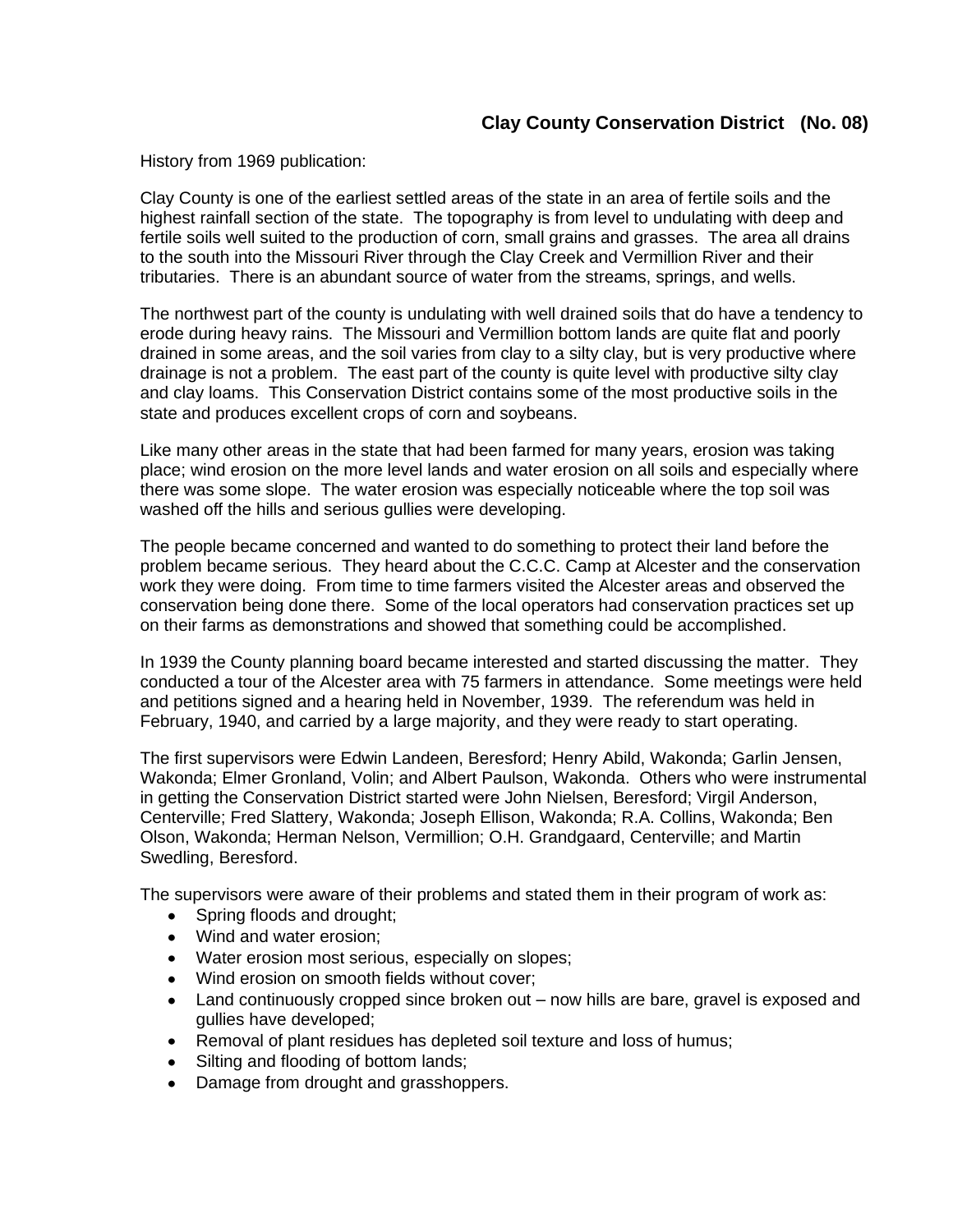The supervisors proposed to solve their problems by using: contour and terrace farming; shaping and grassing gullies; and provide grassed waterways and diversion dams.

The conservation program is a continuing and a long time one. Clay County was no different than other counties. It, too, went through a period of exploitation where the people paid little attention to the soil except to get out of it what they could and only returning the very least. After 75 years or so of such use, the soil began to break down and become subject to erosion. This condition occurred about the same time as the prolonged drought came. That condition reduced the production of crops and livestock for several years. That was a terrific economic drain resulting in financial ruin to many farm operators, as well as to businesses in the towns.

Many operators feel fortunate that the soil conservation district movement came along when it did. It surely has been instrumental in putting them back on their feet.

Other early supervisors were: Glenn Knutson, Centerville; Wayne Merrigan, Vermillion; Carl Olson, Meckling; Ray E. Johnson, Centerville; and M. Paul Johnson, Volin.

The 1969 supervisors were: Ray H. Schulz, Vermillion, chairman; Harold Engstrom, Centerville, vice chairman; Carl Olson, Meckling, treasurer; Cameron Nelson, Centerville, supervisor; Don Jorgenson, Vermillion, supervisor; and Robert Schurrer, Vermillion, secretary (county agent).

Updated information provided in 2012:

With freedom comes responsibility. The Clay County Conservation District believes in the voluntary approach to conservation on private lands. The Conservation District strongly encourages landowners to use conservation practices to protect their land and maintain its productivity and profitability.

We believe the potential of private landowners to be the most effective force in resource conservation and protection. Clay County Conservation District has continuously supported conservation through local initiative and self-government since organizing in 1940.

Today's board of supervisors is: Landowner/Occupier #1- Bob Fallan, Landowner/Occupier #2- Roger Hansen, Landowner/Occupier #3-Mike Lynch, Taxpayer of Real Property-Terry Taggart, Chairman, and Urban Supervisor-Clark Christensen.

In the last forty years the following supervisors have also contributed their time and talents to the community by serving on the board. Lyman Mollet, Jimmie Thomas, Ken Bezdicek, Marvin Walz, Vern Smith, Robert Woodward, Frank Orr, Clarence Pederson, George Ballard, Greg Erickson, Terry Jacobsen, Gary Iverson, Bruce Noll, Ron Carlson, Daryl Henriksen, Paul Putz, John H Davidson, Gail Hamman, Mike Bottolfson, Judy Knutson, Arden Abild, Patrick Gross, Roger Strom, and Martin Weeks.

In the late 80s, the Conservation District Board (Ron Carlson, Daryl Henriksen, Gary Iverson, Bruce Noll, and Paul Putz) foresaw the need for a conservation district manager as demands for conservation district technology, and coordinating administration and projects with other government entities grew. They hired Connie Wulff, their first (and only) Conservation District Manager, in October of 1990.

In 1991, we implemented the Over the Fence Program. Over the fence was a self-guided tour that allowed farmers and other interested persons to learn about conservation practices on their own. Guide books and fact sheets that explain the practices were available at the Conservation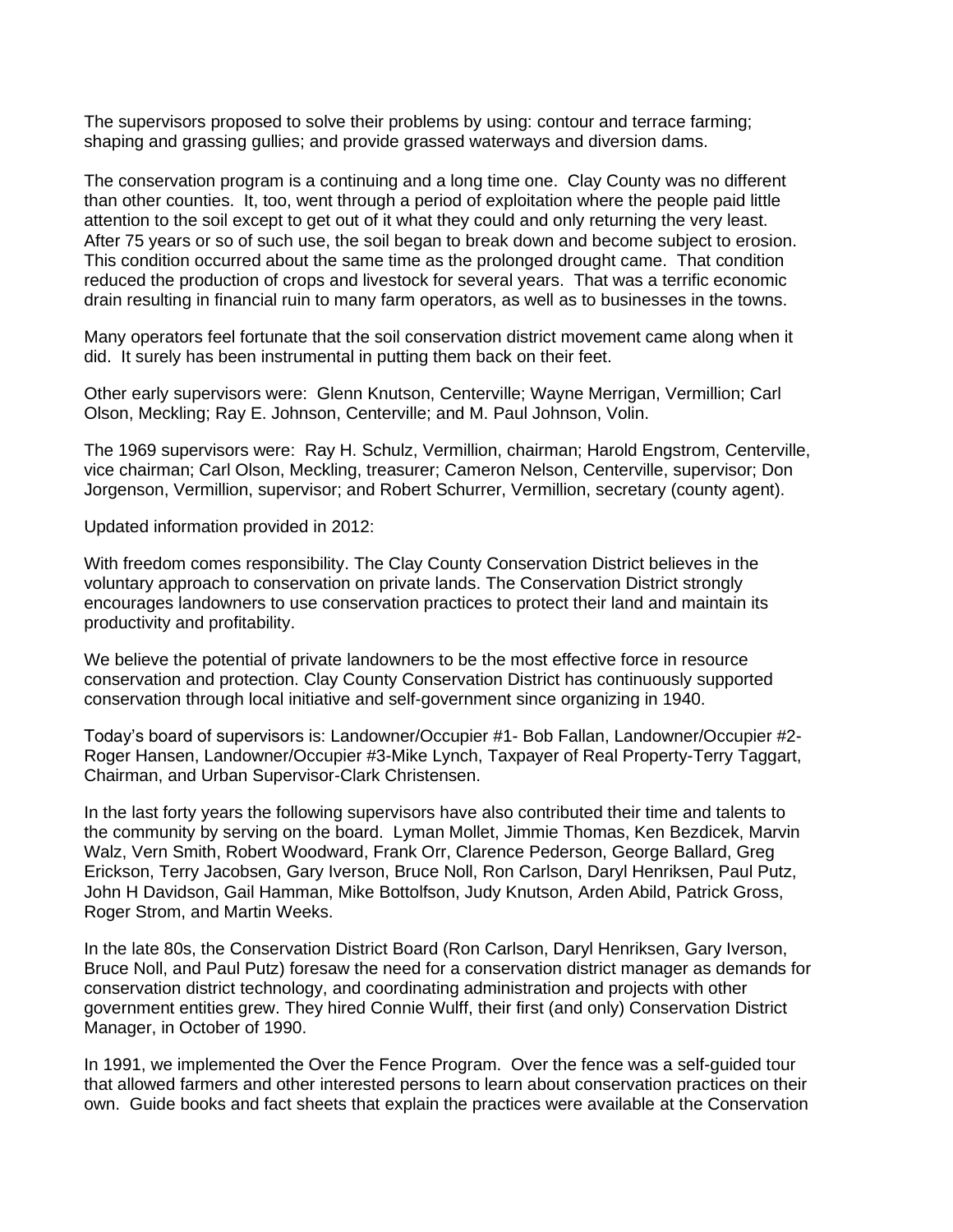District office and were distributed to ag businesses. Five local farmers were chosen to showcase their best conservation practice. Signs were placed along the road in front of the conservation practice telling what the practice was, naming the farmer, and giving contact information so interested parties could find out how to implement the same practice for themselves. The Conservation District kept detailed notes on costs and accomplishments of the practices and would then invite those interested to talk with the farmers directly to get their input on the practices and how they worked for them. Funding for this project was made possible by a non-point source pollution control development grant from the South Dakota Department of Environment and Natural Resources.

Mapping for the new soil survey started in 1991. SCS Soil Scientists, Kent Cooley, unit leader and Dan Brady, were here for 4-5 years mapping the soils of Clay County and compiling results. In 2000, the results were printed and the Conservation District held a soil survey day to distribute the surveys to local farmers and give them the opportunity to talk with Kent Cooley and Bruce Kunze, NRCS area soil scientist. The soil survey is also digitized and part of the web soil survey available on the internet.

The Conservation District participated in a multi-county federal grant initiated and headed by the USFWS starting in 1993. The Partners Pond Project brought together USFWS, FEMA, SDGFP, Vermillion Basin Water Development District, along with Ducks Unlimited, North American Wetlands Conservation Council and local landowners for a 6 year project to build small multipurpose embankment ponds. Over the six years a total of 15 ponds were created or restored holding back over 131 acre feet of water. In addition to flood damage reduction, the new ponds also provided water for livestock and wildlife and will help keep sediments from downstream waters. These water retention projects are excellent examples of how federal, state and local government agencies, private and nonprofit organizations and local citizens can work together to meet common goals and needs. The project totaled over \$100,000.

In 1994, the SD Game Fish and Parks implemented a new program aimed at recognizing landowners for their efforts in supporting South Dakota's wildlife resources. The Wildlife Cooperator of the Year was a cooperative program among the SDGFP, SDACD, and the SD Conservation Commission. Fourteen Conservation Districts sent in nominations for the firstever State Wildlife Cooperator of the Year Award. The first State Wildlife Cooperator of the Year award was given to Jim, Joan, and Jeff Olson of Clay County. The Olson farm is positive proof that wildlife management can be a successful and integral part of a profitable farming operation. Their nomination was submitted by the Clay County Conservation District, and Dave Walz, GFP Conservation Officer for Clay County.

In 1996, the Conservation District received a grant directly from the Environmental Protection Agency to evaluate and publish results on flood management in the Vermillion River watershed. Supervisor John H Davidson (1991-1998) wrote the grant. It was a huge success and was requested by many agencies throughout the United States as a teaching tool and example and is still as relevant today as the day it was published.

Destructive flooding occurs when too much water arrives at the same spot at the same time. Once a flood pulse travels down ditches and tributaries to the main stem river, flood control is costly and often impossible. Furthermore, it is not possible to drain water into the Vermillion River and then use levees and channelization to reduce upstream flooding, without worsening flooding elsewhere.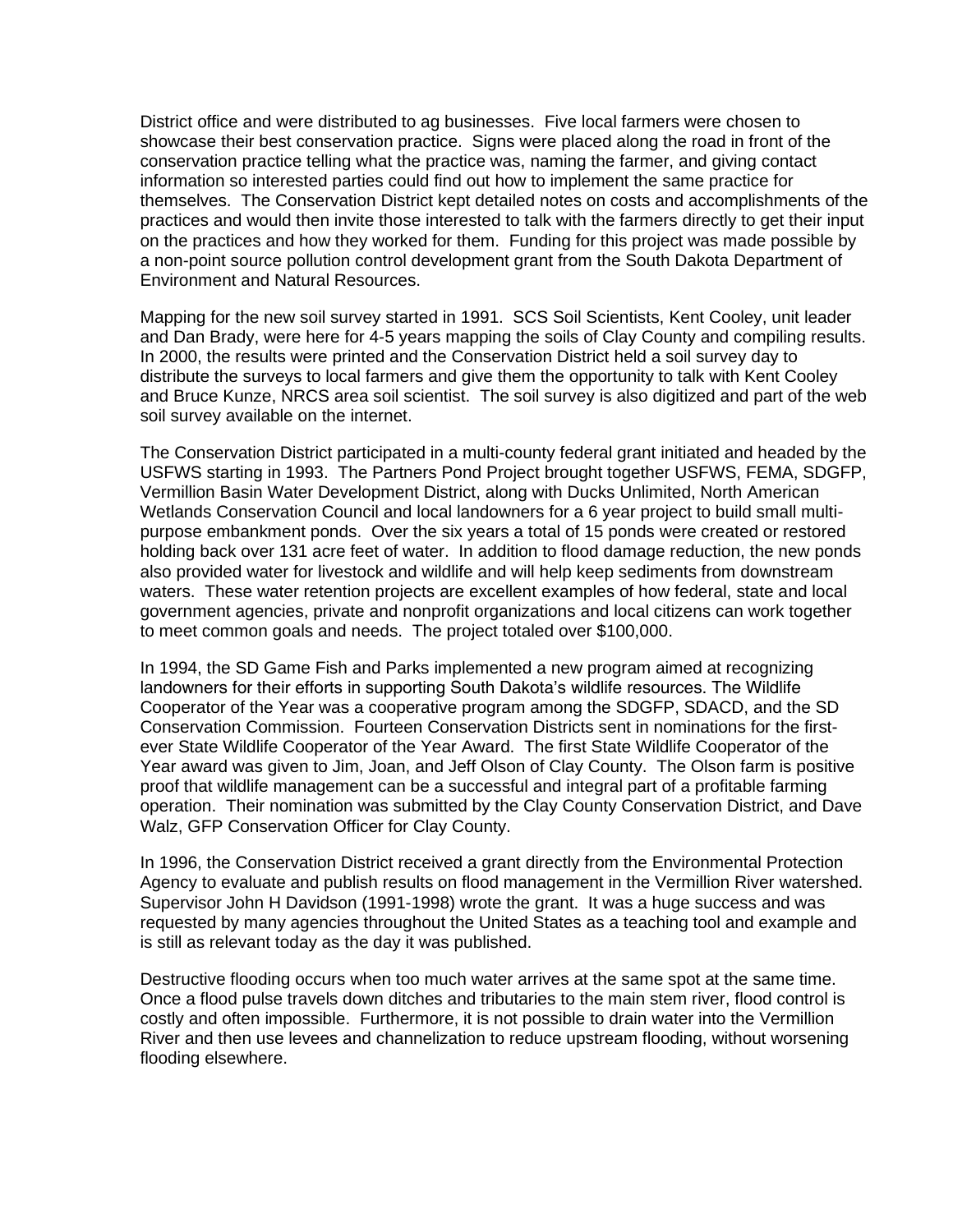Preventing destructive flooding requires slowing water delivery to all parts of the river. No one acceptable and cost-effective technique is likely to stop flooding along the Vermillion River. However, holistic watershed management using a combination of nonstructural flood control techniques can reduce flooding damage.

Rather than constructing earthen dams or levees, nonstructural flood control involves restoring elements of the natural ecosystem that allow the watershed to store and deliver water to the Vermillion River at a natural rate. Nonstructural flood control also requires adapting to some degree of flooding by reducing the potential for economic damage on the floodplain. Nonstructural flood control methods include: restoring natural wetlands, creating stock dams high in the watershed, restoring perennial grasslands, and restoring the floodplain and adopting appropriate floodplain land use.

Roger Strom (1998-2000) along with friend Paul Shubeck, a fellow Conservation District Supervisor in Turner County, conceived the notion and helped frame national legislation in 1998 for the Farmable Wetlands Program, now a practice in the USDA Continuous Conservation Reserve Program. We are extremely proud to have such a perfect example of grass roots conservation to come out of Clay County.

By 2001, the Conservation District found itself in need of a new native grass drill; however, the Conservation District budget constraints limited what they could do. We realized the only workable solution would be collective and committed teamwork within our community. The Conservation District looked to its partners in conservation and with generous contributions from the Vermillion Basin Water Development District, National Fish and Wildlife Foundation, Clay County, USFWS, SDGFP, and the SESD Pheasant Association was able to purchase a 12' Truax native grass drill.

Early in 2002, members of the Conservation District Board met with Janet Oertly, SD NRCS State Conservationist, and presented a proposal requesting Clay County have their very own District Conservationist. We needed to re-establish, increase and strengthen our personal, oneon-one contact with farmers. Offering quality assistance in conservation planning along with an earnest desire to establish sustainable agriculture in balance with the environment in Clay County would be our strength in building and maintaining customer trust. The USDA-Natural Resources Conservation Service accepted our proposal and by May, Deron Ruesch had been hired as District Conservationist for Clay County. Currently the Conservation District is without a District Conservationist and once again the Conservation District Board of Supervisors will be active in petitioning for a full time District Conservationist.

In 2005, Martin Weeks (2001-2007) took on the task of revising the Conservation District's soil erosion and sedimentation ordinance. Clay County's ordinance is now up to date and has greater continuity.

Tree planting is an important part of the Conservation District since it was organized; however, when land is expensive and crop prices high and farmers are looking to bring more ground into row crop production, tree planting becomes a low priority for landowners wishing to maximize income. This is where we are today but as we all know, change is inevitable. Since Clay County Conservation District put its first tree in the ground, we have planted over 1 million trees. Field windbreaks 64.6 miles 168.6 acres Farmstead and Feedlot 1,349.5 acres Renovation 81.7 acres Wildlife 140.0 acres